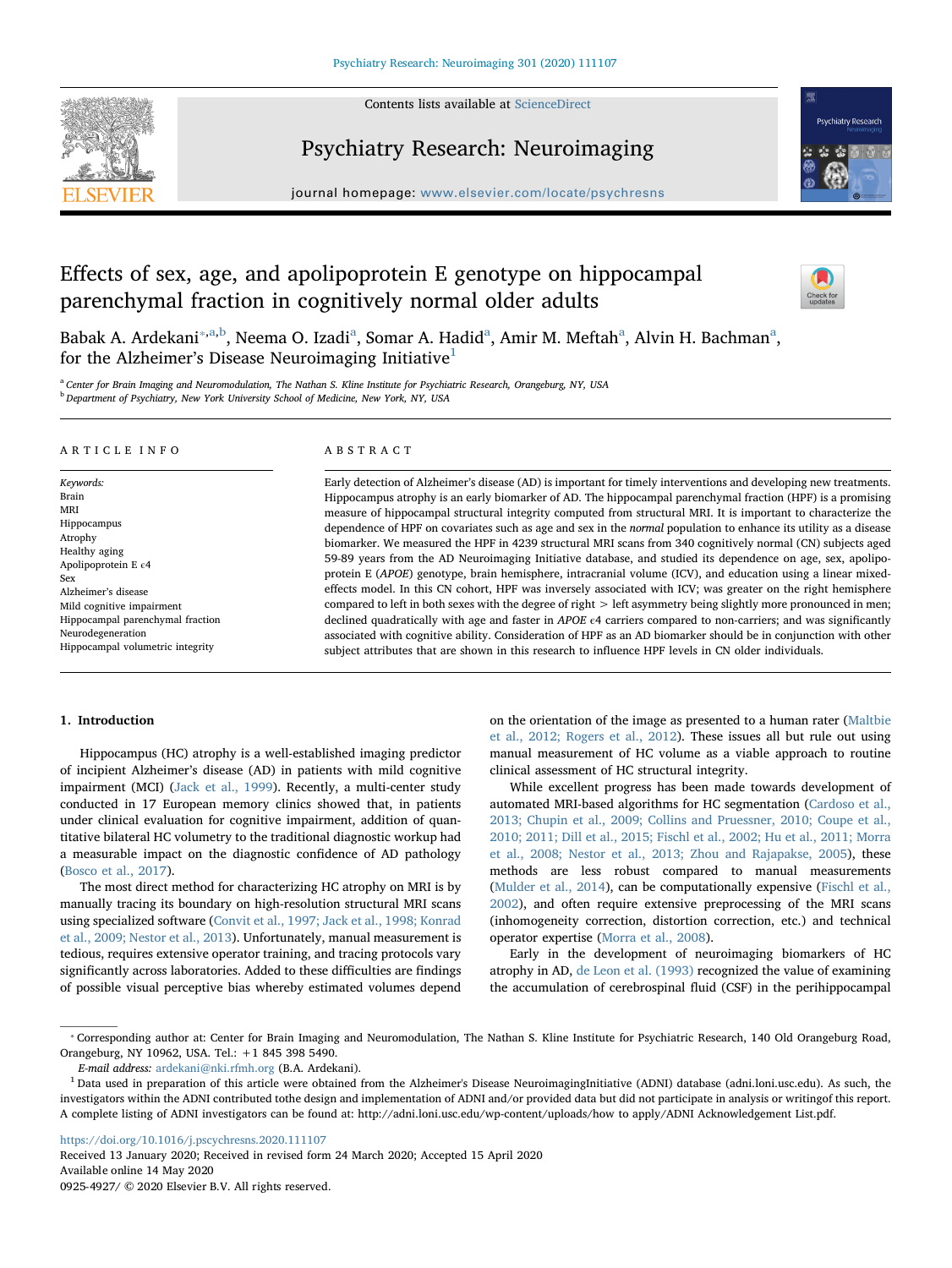fissures along the axis of the HC formation in CT scans as an indication of volume loss. Using similar ideas, an alternative approach to characterizing HC atrophy has been to formulate variables that can be measured from MRI scans which in some sense reflect compromised HC structural integrity, but are not direct measurements of HC volume per se ([Heister et al., 2011; Lee et al., 2019; Rusinek et al., 2003; Suppa](#page-7-4) [et al., 2015\)](#page-7-4). The basic premise behind this group of techniques is that neurodegeneration tends to replace brain parenchyma with CSF. Hence the measurements in some sense try to capture the relative volume, and change thereof, between brain parenchyma and CSF in well-defined regions of interest in the medial temporal lobe.

Following this approach, the hippocampal parenchymal fraction (HPF) is a recently developed structural MRI biomarker of the HC volumetric integrity. It has been shown to be a sensitive marker of compromised HC in AD ([Ardekani et al., 2016\)](#page-7-5), mild cognitive impairment (MCI) [\(Ardekani et al., 2017; Mubeen et al., 2017\)](#page-7-6), first-episode psychosis (Goff [et al., 2018](#page-7-7)), mesial temporal lobe epilepsy ([Hakimi et al.,](#page-7-8) [2019\)](#page-7-8), and normal cognitive decline in aging [\(Bruno et al., 2016](#page-7-9)). HPF is estimated rapidly ( $\langle 1 \rangle$  minute per scan), robustly ( $\langle 2 \rangle$  failure rate), and requires no preprocessing of the MRI scans. Its computation is fully automatic and does not require operator expertise.

To fully realize the clinical potential of HPF as a neuroimaging biomarker of HC atrophy, it is important to establish its normative values in cognitively healthy aging. To this end, the main objective of this study was to establish normative values of HPF with respect to age, sex, APOE genotype, and brain hemisphere in a large cohort of cognitively normal (CN) older adults. Another aim was to determine the association between HPF and cognitive ability. Guided by several recent studies from our group and others, we hypothesized that: (1) HPF will decline with age, (2) there is a right greater than left asymmetry, (3) the asymmetry is greater in men, (4) the rate of decline with age is higher in  $APOE \epsilon 4$  carriers, and (5) HPF explains variations in cognitive ability beyond that explained by sex, age and APOE genotype.

# 2. Materials and methods

# 2.1. Study subjects

Data used in this study were obtained from the Alzheimer's Disease Neuroimaging Initiative (ADNI) database (adni.loni.usc.edu). The ADNI was launched in 2003 as a public-private partnership, led by Principal Investigator Michael W. Weiner, MD. The primary goal of ADNI has been to test whether serial MRI, positron emission tomography (PET), other biological markers, and clinical and neuropsychological assessment can be combined to measure the progression of MCI and early AD. For up-to-date information, see adni.loni.usc.edu.

Since the main aim of the present study was to obtain normative values for HPF, we selected a cohort of cognitively normal (CN) subjects from ADNI. Briefly, ADNI inclusion criteria for CN subjects included: age between 55-90 (inclusive); absence of memory complaints beyond age expectation; normal memory function documented by scoring above education adjusted cutoffs on the Logical Memory II subscale (Delayed Paragraph Recall, Paragraph A only) from the Wechsler Memory Scale Revised; Mini-Mental State Exam (MMSE) score between 24 and 30 (inclusive); Clinical Dementia Rating (CDR) 0; absence of significant impairment in cognitive functions or activities of daily living; stability of permitted medications for 4 weeks; less than 6 Geriatric Depression Scale; and Hachinski ischemic score less than or equal to 4. Exclusion criteria included: any significant neurologic disease, such as Parkinson's disease, multi-infarct dementia, Huntington's disease, normal pressure hydrocephalus, brain tumor, progressive supranuclear palsy, seizure disorder, subdural hematoma, multiple sclerosis, or history of significant head trauma followed by persistent neurologic defaults or known structural brain abnormalities; major depression, bipolar disorder as described in DSM-IV within the past 1 year; history of schizophrenia; MRI contraindications; history of alcohol

<span id="page-1-0"></span>

Fig. 1. Cohort selection procedure.

or substance abuse or dependence within the past 2 years; residence in skilled nursing facility; and current use of specific psychoactive medications (e.g., certain antidepressants, neuroleptics, chronic anxiolytics or sedative hypnotics, etc.).

Our method of identifying the cohort used in this study is shown in [Figure 1.](#page-1-0) ADNI datafiles MPRAGEMETA.csv and ADNIMERGE.csv were accessed on June 18, 2019. Using the information in these datafiles, we identified 2,142 subjects with a total of 20,532 three-dimensional (3D)  $T_1$ -weighted structural MRI scans. From these, we eliminated all subjects with a baseline diagnosis (DX\_bl) other than cognitively normal (CN) or significant memory concern (SMC), reducing the number of subjects to 778 with a total of 6,793 scans. Next, we eliminated all subjects with any follow-up diagonsis (DX) of MCI or AD, reducing the cohort to 659 subjects with 5,053 scans, acquired from September 2005 through April 2019. All scans were downloaded from the ADNI website and visually inspected for artifacts. Consequently, we identified and eliminated 185 scans with various artifacts which included: truncated field-of-view, more than moderate subject motion, excessive noise, severe  $B_1$  field inhomogeneity, scan being other than  $T_1$ -weighted, etc. After elinimating these scans, the cohort reduced to 656 subjects with 4,868 scans. Finally, we only retained the subjects who had at least two years duration of observation obtaining our final cohort of 340 subjects with 4,239 scans.

# 2.2. MRI protocols

The 4239 3D  $T_1$ -weighted scans had been acquired at 59 different ADNI MRI centers. The MRI scanners included multiple 1.5 T and 3 T models from three main manufacturers: GE, Philips, and Siemens. The MRI scans were acquired using either MP-RAGE (magnetization prepared rapid gradient echo) or IR-FSPGR (inversion recovery prepared fast spoiled gradient recalled) pulse sequences. The MRI pulse sequences included both fully sampled and accelerated parallel imaging acquisitions (GRAPPA on Siemens and SENSE on Philips and GE). Detailed acquisition parameters for various platforms are available from the ADNI website: [http://adni.loni.usc.edu/methods/documents/](http://adni.loni.usc.edu/methods/documents/mri-protocols) [mri-protocols.](http://adni.loni.usc.edu/methods/documents/mri-protocols) Imaging protocols are described in detail by [Jack et al.](#page-8-5) [\(2015, 2010, 2008\)](#page-8-5).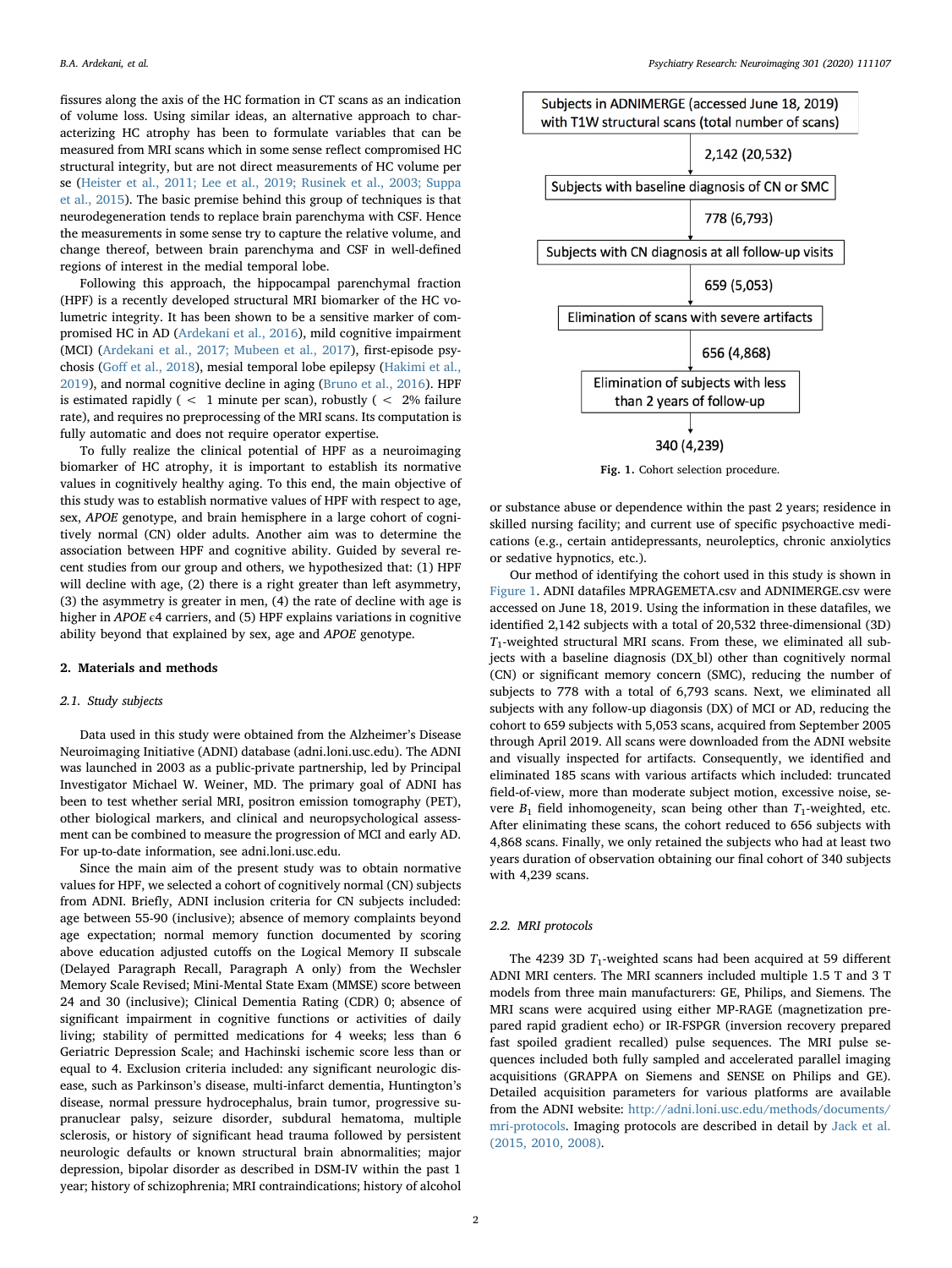#### 2.3. ADAS-Cog-13 data

The Alzheimer's Disease Assessment Scale–Cognitive Subscale (ADAS-Cog) consists of a brief cognitive test battery designed to assess the severity of cognitive dysfunction ([Rosen et al., 1984\)](#page-8-6). During the examination, subjects are asked to perform 11 specific cognitive and memory tasks that are both written tests and observer-based assessments. These tasks include word recall, constructional and ideational praxis, language, orientation, and comprehension of spoken language. ADAS-Cog-13 adds two additional tasks to this battery: a test of delayed word recall and a number cancellation or maze task [\(Mohs et al., 1997](#page-8-7)). ADAS-Cog-13 is scored from 0 to 85 by summing the number of errors made in each task; therefore, a higher score indicates more errors and worse performance. We were able to match 1873 ADAS-Cog-13 assessments to scans within 60 days of scan dates.

# 2.4. Image processing

Within each subject, scans were aligned using the ATRA module of the Automatic Registration Toolbox (ART). This is a symmetric, unbiased registration technique that computes a rigid-body transformation matrix for each scan such that all scans are registered to a common standardized orientation. ATRA relies on automatic mid-sagittal plane (MSP) detection and automatic detection of the mid-sagittal cross-sectional points of the anterior commissure (AC) and posterior commissure (PC). The MSP is detected using the method described in [Ardekani et al. \(1997\).](#page-7-10) The AC/PC are detected using the method described in [Ardekani and Bachman \(2009\).](#page-7-11) In 82 of the 4239 volumes (1.9%), the MSP and/or AC/PC detection failed. ATRA provides a mechanism for the operator to manually supply the MSP and AC/PC, in which case, ATRA bypasses the automated detection steps. Therefore, we were still able to process the 82 cases and obtain HPF values by supplying the MSP and AC/PC manually.

Following intra-subject registration, the KAIBA module of ART was used to compute the left and right HPF. Details of this algorithm have been presented elsewhere ([Ardekani et al., 2016; Go](#page-7-5)ff et al., 2018). Briefly, a probabilistic volume-of-interest (PVOI) is projected onto the native space of the 3D structural MRI scan, as shown in [Figure 2](#page-2-0). The projection is based on a landmark-based 12-parameter affine transformation. We visually inspected the PVOI in all 4239 exams and confirmed that they were projected correctly similar to the case shown in [Figure 2](#page-2-0).

Once the PVOI is determined, the histogram of all voxels with nonzero probabilities is computed and a Gaussian mixture model (GMM) is fitted to the histogram as shown in [Figure 3.](#page-3-0) The smooth GMM fit allows the algorithm to determine a gray matter peak indicated by  $I_{\text{gm}}$  on [Figure 3.](#page-3-0) The algorithm also computes a "maximum" intensity value indicated by  $I_{max}$  as the 99.75 percentile intensity value. Finally, a CSF intensity threshold  $(I_{CSF}$  in [Figure 3](#page-3-0)) is defined as:

$$
I_{CSF} = I_{gm} - .2I_{max}
$$

The HPF is defined as the ratio of the number voxels with intensities above  $I_{CSF}$  threshold to the total number of PVOI voxels with non-zero probabilities. It represents the estimated fraction of the PVOI that is occupied by brain parenchyma as opposed to CSF. HPF varies between 0 and 1. Lower values indicate a greater degree of hippocampal atrophy.

Algorithms that intend to characterize left/right differences in the brain have to ensure that the computed measures are left/right unbiased. Specifically, any computed measure should be invariant with respect to a left/right reflection of the neuroimage. KAIBA ensures that the estimated HPF is unbiased with respect to hemispheric laterality by computing and averaging a pair of HPF values for each hemisphere: once using the original MRI volume and a second time using its mirror reflection with respect to the mid-sagittal plane. The final HPF value for each hemisphere is then given as the average of the two HPF values obtained for that hemisphere.

# 2.5. Statistical analysis

Statistical analyses were performed using the R statistical computing program version 3.5.2 [\(R Core Team, 2018\)](#page-8-8). HPF data were analyzed by fitting linear mixed-effects regression models using the lme4 package in R [\(Bates et al., 2015\)](#page-7-12).

In the first analysis, HPF (HPF $_{ijk}$ ) was considered as the dependent variable, and age  $(A_{ij})$ , sex  $(S_j)$ , hemisphere  $(H_k)$ , APOE  $\epsilon$ 4 carrier status (APOE4<sub>j</sub>), field strength ( $B_{ij}$ ), intracranial volume (ICV) denoted by  $V_j$ , and education level  $(E_i)$  were included as fixed effects along with a random intercept  $(b_i)$  and a random slope  $(a_i)$  for each subject. The precise model fitted is given by:

<span id="page-2-1"></span>
$$
HPF_{ijk} = \beta_0 + b_j + \beta_1 S_j + \beta_2 H_k + \beta_3 S_j H_k + \beta_4 B_{ij} + \beta_5
$$
  
\n
$$
E_j +
$$
  
\n
$$
\beta_6 \text{APOE4}_j + (\beta_7 + a_j + \beta_8 \text{APOE4}_j) A_{ij} + \beta_9
$$
  
\n
$$
A_{ij}^2 + \beta_{10} V_j + e_{ij}
$$
\n(1)

All terms in model [\(1\)](#page-2-1) are defined in [Table 1](#page-3-1). The ICV values  $(V_i)$  were downloaded directly from ADNI and converted to z-scores. The model accounts for non-linear dependence of HPF on age by including quadratic age terms  $A_{ij}$  and  $A_{ij}^2$ , both centered around the subjects median age at the baseline scan (73 years). Hypotheses may be tested by considering specific contrasts of the model parameters  $\beta_0 \cdots \beta_{10}$ .

In the second analysis, we modeled the ADAS-Cog-13 scores (ADAS13<sub>ii</sub>) in terms of age, sex, education, HPF, and APOE  $\epsilon$ 4 carrier status. Since the left and right HPF are highly correlated, in this analysis, we used their average across hemispheres. Also, if multiple scans were associated with a single ADAS-Cog-13 assessment, we averaged the HPF across these scans. The precise statistical model for this

<span id="page-2-0"></span>

Fig. 2. The probabilistic volume of interest (PVOI) for the left hippocampus is shown as a semi-transparent overlay in "hot" colormap on axial (left), coronal (middle) and sagittal (right) sections through a 3D structural MRI scan in native space.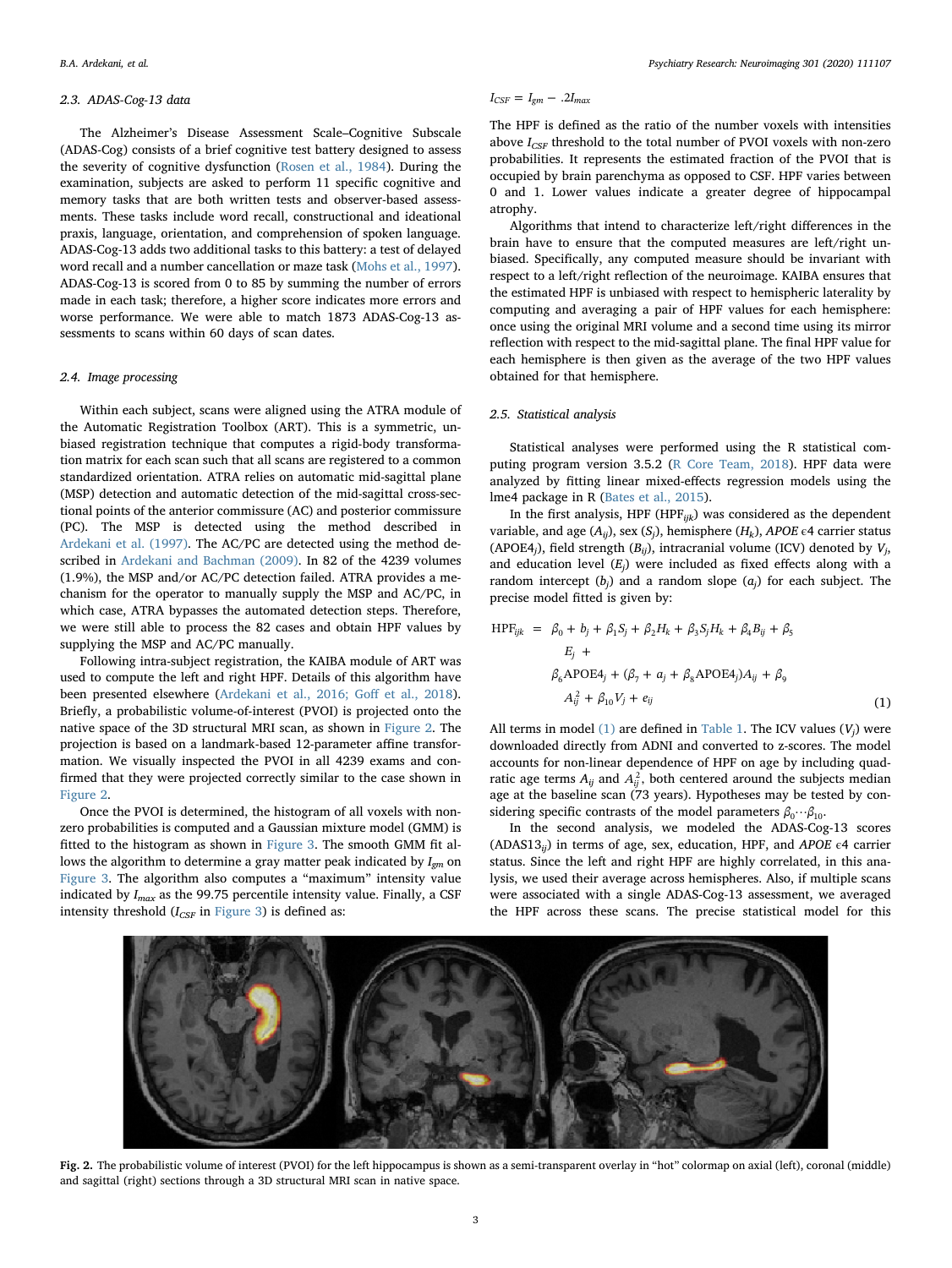<span id="page-3-0"></span>

Fig. 3. The normalized histogram of the voxel intensities comprising the hippocampus PVOI in [Figure 2](#page-2-0) is shown (thin jagged line) along with a 5-component Gaussian mixture model fit (thick smooth line). Smooth fitting allows us to estimate the gray matter peak location  $I_{gm}$  (indicated by the dashed line at intensity 158) and 99.75 percentile intensity  $I_{max}$  (indicated by the dashed line at intensity 250) from which we determine the location of a CSF intensity threshold  $I_{CSF}$  (indicated by the dashed line at intensity 108) as  $I_{CSF} = I_{gm} - .2I_{max}$ . HPF is defined as the area under the histogram for intensities above  $I_{CSP}$ .

<span id="page-3-1"></span>Table 1

Mathematical notation in statistical model (1)

| k                           | Hemisphere index $k = l$ for left, $k = r$ for right              |
|-----------------------------|-------------------------------------------------------------------|
|                             | Subject index $j = 1, 2, , 340$                                   |
| $n_i$                       | Number of scans from jth subject                                  |
| i                           | Scan index $i = 1, 2, , n_i$                                      |
| $HPF_{ijk}$                 | HPF measured on scan $i$ , subject $j$ , and hemisphere $k$       |
| $A_{ii}$                    | Centered age (actual minus 73)                                    |
| APOE4 <sub>i</sub>          | APOE $\epsilon$ 4 carrier status (carrier = 1, non-carrier = 0)   |
| $B_{ii}$                    | Scanner field strength $(3T=0, 1.5T=1)$                           |
| $E_j$                       | Centered years of education (actual minus 16)                     |
| $H_k$                       | Hemisphere indicator $(H_r = 1, H_l = 0)$                         |
| $S_i$                       | Sex (male = 1, female = $0$ )                                     |
| $V_j$                       | Standardized ICV                                                  |
| $b_i$                       | Random intercept for jth subject; $b_i \sim N(0, \sigma_b^2)$     |
| $a_i$                       | Random slope for <i>j</i> th subject; $a_j \sim N(0, \sigma_a^2)$ |
| $\beta_0 \cdots \beta_{10}$ | Model parameters                                                  |
| $e_{ij}$                    | Random residual; $e_{ij} \sim N(0, \sigma_e^2)$                   |
|                             |                                                                   |

<span id="page-3-3"></span>Table 2 Subject demographics

| $\frac{1}{2}$                                                                |                     |                             |                             |                   |
|------------------------------------------------------------------------------|---------------------|-----------------------------|-----------------------------|-------------------|
|                                                                              | Total               | Male                        | Female                      | $P-value$         |
| Number of subjects<br>Baseline age (yrs)                                     | 340<br>73.64 (5.84) | 162 (47.6%)<br>74.14 (6.25) | 178 (52.4%)<br>73.18 (5.43) | .39<br>.13        |
| APOE $\epsilon$ 4 (+, -)                                                     | 87, 253             | 38, 124                     | 49.129                      | .39               |
| Years of education (yrs)                                                     | 16.5(2.7)           | 17.1(2.3)                   | 15.9(2.8)                   | <.001             |
| ICV $\rm (cm^3)$                                                             | 1511                | 1602 (139.3)                | 1429 (116.8)                | < .001            |
|                                                                              | (154.5)             |                             |                             |                   |
| Number of 3 T scans                                                          | 2502 (59%)          | 1179                        | 1323                        | < .001            |
|                                                                              |                     | $(56.2\%)$                  | $(61.8\%)$                  |                   |
| Number of 1.5 T scans                                                        | 1737 (41%)          | 920 (43.8%)                 | 817 (38.2%)                 | $^{\prime\prime}$ |
| Numbers in parentheses are standard deviations or percentages as applicable. |                     |                             |                             |                   |

<span id="page-3-2"></span>analysis is given by:

$$
\text{ADAS13}_{ij} = \beta_0 + b_j + \beta_1 \text{APOE4}_j + \beta_2 S_j + \beta_3
$$
\n
$$
\text{HPF}_{ij} \times 100 +
$$
\n
$$
\beta_4 E_j + (\beta_5 + a_j + \beta_6 \text{APOE4}_j) A_{ij} + \beta_7
$$
\n
$$
A_{ij}^2 + e_{ij}.
$$
\n(2)

Definitions of the mathematical notation in model [\(2\)](#page-3-2) are similar to those in model [\(1\)](#page-2-1) given in [Table 1](#page-3-1).

## 3. Results

The actual P values are reported unless  $P < .001$ . When estimates are reported as percentages, they are with respect to .861, the mean HPF marginalized across sexes and hemispheres for a hypothetical APOE  $\epsilon$ 4 non-carrier subject with median age (73 yrs), median education level (16 yrs), and mean ICV (1511  $\text{cm}^3$ ), scanned at 3 T. Quoted estimates are followed by either their standard deviation or 95% confidence interval in parenthesis.

#### 3.1. Sample characteristics

Demographic characteristics of the subjects are shown in [Table 2](#page-3-3). The sample was balanced with respect to sex ( $\chi^2 = .75$ ,  $df = 1$ ,  $P = .39$ ), consisting of 162 men (47.6%) and 178 women (52.4%). Subject age at baseline ranged from 59.51 to 89.56 years (mean=73.64, SD=5.84). The mean age at baseline of men was 74.14 (6.25) years and of women was 73.18 (5.43) years, which were not significantly different (twosample t-test:  $t = 1.51$ ,  $df = 338$ ,  $P = .13$ ). The mean education level of the entire cohort was 16.5 (2.7) years. The male subjects had significantly more years of education than the female subjects (two-sample t-test:  $t = 4.37$ ,  $df = 338$ ,  $P < .001$ ). The mean ICV in males was significantly greater than that of females (two-sample t-test:  $t = 12.46$ , *df* = 336, *P* < .001). 87 of the 340 subjects (25.6%) were *APOE*  $\epsilon$ 4 carriers. The proportion of APOE  $\epsilon$ 4 carriers in men (23.5%) was not significantly different from that in women (27.5%) ( $\chi^2$  = .74, df = 1, *p* = .39) ([Table 2\)](#page-3-3).

From the total of 4239 scans, 1737 (41%) were acquired using 1.5 T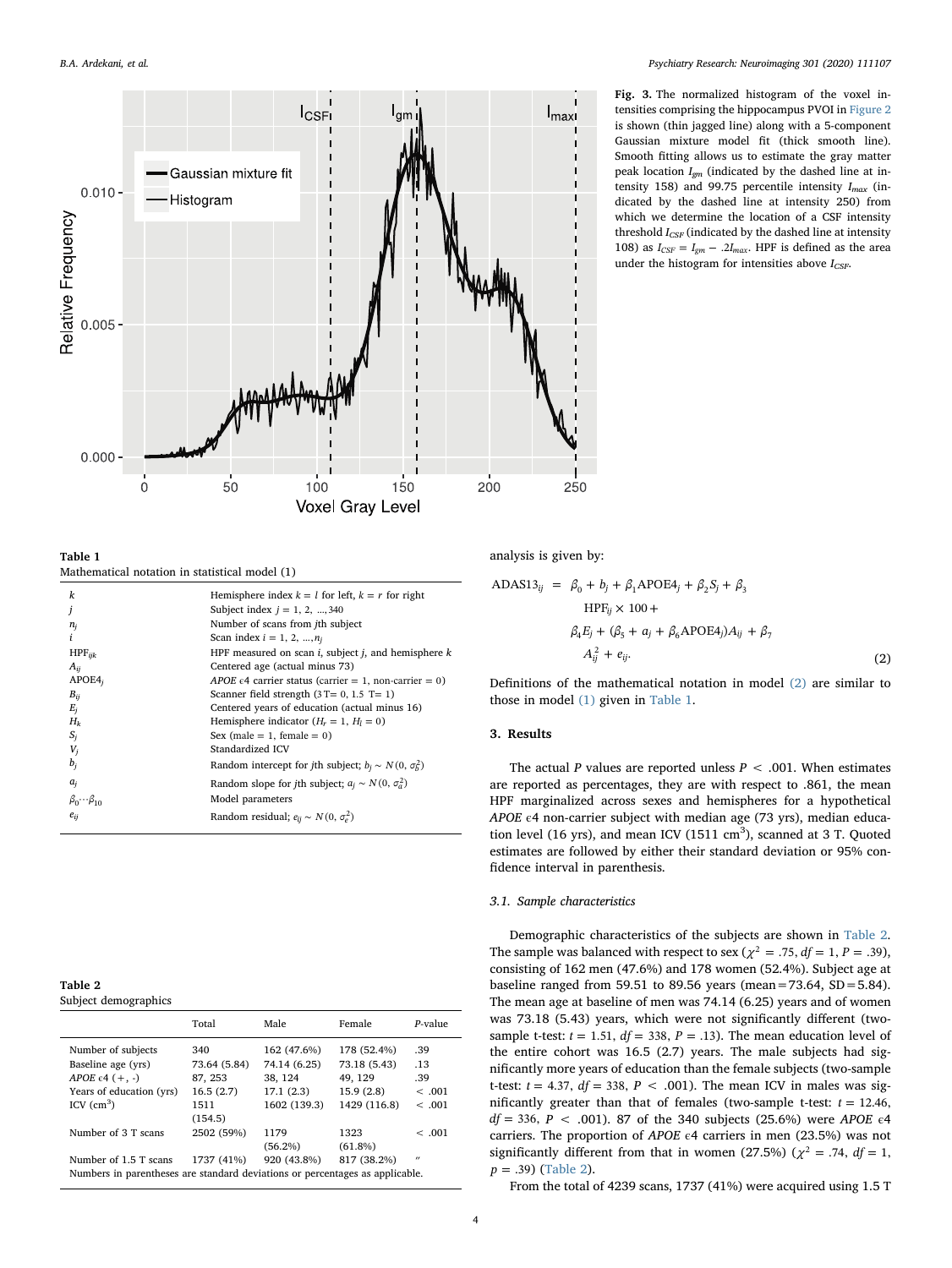<span id="page-4-1"></span>

Fig. 4. Histogram of the number of subjects by number of timepoints. The histogram shows, for example, 75 subjects had 5 scanning sessions (timepoints) each.

and 2502 (59%) were acquired using 3 T MRI scanners [\(Table 2](#page-3-3)). $^2$  $^2$  In women, 61.8% of scans were acquired at 3 T. The proportion of 3 T scans in men (56.2%) was significantly lower ( $\chi^2 = 14$ ,  $df = 1$ ,  $P < .001$ ). Conversely, a significantly higher proportion of scans in men were at 1.5 T (43.8%) when compared to women (38.2%).

The histogram of the number of timepoints (ADNI scanning visits) by number of subjects is shown in [Figure 4.](#page-4-1) The number of visits ranged from 2 to 15 with a median of 6 timepoints per subject. Most subjects (75) had 5 scanning visits (mode of the histogram). At each visit, subjects normally had two 3D  $T_1$ -weighted MRI scans. The number of scans per subject ranged from 3 to 35 with a median of 11.5. The duration of observation per subject ranged from 2 to 13.53 years with a mean of 4.95 (2.66) years.

#### 3.2. Model parameter estimates

[Table 3](#page-4-2) shows the estimated fixed effect parameters in model [\(1\)](#page-2-1). The random effects standard deviations for this model were estimated to be:  $\hat{\sigma}_b = .054$ ,  $\hat{\sigma}_a = .0046$  yr<sup>-1</sup>, and  $\hat{\sigma}_e = .02$ . This information is sufficient to establish normative values of HPF. [Sections 3.3](#page-4-3)-[3.7](#page-5-0) present results on the effects of specific factors and variables on the expected HPF values.

[Table 4](#page-4-4) shows the estimated fixed effect parameters in model [\(2\)](#page-3-2). The random effects standard deviations for this model were estimated to be:  $\hat{\sigma}_b = 2.71$ ,  $\hat{\sigma}_a = .29$  yr<sup>-1</sup>, and  $\hat{\sigma}_e = 2.73$ . [Sections 3.8](#page-5-1) and [3.9](#page-5-2) present results on the effects of specific factors and variables on the expected ADAS-Cog-13 scores.

#### <span id="page-4-3"></span>3.3. Effects of sex and brain hemisphere on HPF

The estimated marginal means (95% confidence interval) (CI) of HPF for median baseline age (73 years), median education level (16 years), mean ICV (1511 cm $^3$ ), APOE  $\epsilon$ 4 non-carriers, scanned at 3 T are shown in [Figure 5](#page-5-3). After correcting for all other variables, HPF was not significantly different between male and female subjects ( $\beta_1$ , [Table 3](#page-4-2),  $P = .492$ ). However, the HPF on the right hemisphere was significantly larger than on the left ( $\beta_2$ , [Table 3,](#page-4-2) P < .001); and this right > left asymmetry was significantly more pronounced in men compared to women ( $β_3$ , [Table 3](#page-4-2),  $P < .001$ ).

<span id="page-4-2"></span>

| Table 3 |  |                                                           |  |  |  |
|---------|--|-----------------------------------------------------------|--|--|--|
|         |  | Estimated fixed effects parameters for HPF in model $(1)$ |  |  |  |

| Parameter                                                                                                                                                                                                                                                                                                                   | Estimate                                                                                                                                                                                                                                                                                           | Std. Error                                                                                                                                                                                                                                                          | P-value                                                                                       |
|-----------------------------------------------------------------------------------------------------------------------------------------------------------------------------------------------------------------------------------------------------------------------------------------------------------------------------|----------------------------------------------------------------------------------------------------------------------------------------------------------------------------------------------------------------------------------------------------------------------------------------------------|---------------------------------------------------------------------------------------------------------------------------------------------------------------------------------------------------------------------------------------------------------------------|-----------------------------------------------------------------------------------------------|
| $\beta_0$ (intercept)<br>$\beta_1$ (male)<br>$\beta_2$ (right)<br>$\beta_3$ (male and right)<br>$\beta_4(1.5 \text{ T})$<br>$\beta$ <sub>5</sub> (education)<br>$\beta_6$ (APOE $\epsilon$ 4 + )<br>$\beta$ <sub>7</sub> (age)<br>$\beta_{8}$ (age $\times APOE \in 4 +$ )<br>$\beta_9$ (age-squared)<br>$\beta_{10}$ (ICV) | $8.588 \times 10^{-1}$<br>$-5.147 \times 10^{-3}$<br>$8.092 \times 10^{-3}$<br>$3.008 \times 10^{-3}$<br>$-7.707 \times 10^{-3}$<br>$-3.232 \times 10^{-3}$<br>$-1.295 \times 10^{-2}$<br>$-7.201 \times 10^{-3}$<br>$-1.942 \times 10^{-3}$<br>$-1.656 \times 10^{-4}$<br>$-9.166 \times 10^{-3}$ | $5.1 \times 10^{-3}$<br>$7.5 \times 10^{-3}$<br>$6.1 \times 10^{-4}$<br>$8.7 \times 10^{-4}$<br>$9.3 \times 10^{-4}$<br>$1.2 \times 10^{-3}$<br>$71 \times 10^{-3}$<br>$3.8 \times 10^{-4}$<br>$7.0 \times 10^{-4}$<br>$2.1 \times 10^{-5}$<br>$3.8 \times 10^{-3}$ | <.001<br>.492<br><.001<br>< 0.01<br>< .001<br>.007<br>.069<br>< .001<br>.006<br><.001<br>.015 |
|                                                                                                                                                                                                                                                                                                                             |                                                                                                                                                                                                                                                                                                    |                                                                                                                                                                                                                                                                     |                                                                                               |

# <span id="page-4-4"></span>Table 4

| Estimated fixed effects parameters for ADAS-Cog-13 in model (2) |  |  |  |
|-----------------------------------------------------------------|--|--|--|
|-----------------------------------------------------------------|--|--|--|

| Parameter                              | Estimate | Std. Error | P-value |
|----------------------------------------|----------|------------|---------|
| $\beta_0$ (intercept)                  | 6.83     | .28        | < .001  |
| $β_1$ (APOEε4 +)                       | .59      | .42        | .162    |
| $\beta_2$ (male)                       | 1.56     | .37        | <.001   |
| $\beta_3$ (HPF)                        | $-.085$  | .027       | .002    |
| $\beta_4$ (education)                  | $-.28$   | .07        | < .001  |
| $\beta$ <sub>5</sub> (age)             | .13      | .04        | .003    |
| $\beta_6$ (age $\times APOE \in 4 +$ ) | .11      | .07        | .126    |
| $\beta$ <sub>7</sub> (age-squared)     | .01      | .0028      | <.001   |

#### 3.4. Scanner bias in HPF

We found a scanner effect whereby the estimated HPF using 1.5 T scanners was slightly but significantly lower than the estimated HPF using 3 T scanners ( $β_4$ , [Table 3,](#page-4-2)  $P < .001$ ). The difference as a percentage of mean HPF was -.9 (-1.1, -.7) (%).

#### <span id="page-4-5"></span>3.5. Effect of education on HPF

There was a negative association between years of education and HPF ( $\beta$ <sub>5</sub>, [Table 3,](#page-4-2) *P* = .007). As a percentage of mean HPF, the rate of change with education level was -.38 (-.65, -.10) (%/education yr).

<span id="page-4-0"></span><sup>2</sup> MPRAGEMETA.csv indicates 53 scans as having been acquired at a magnetic field strength of 2.9 T! We counted these as 3 T.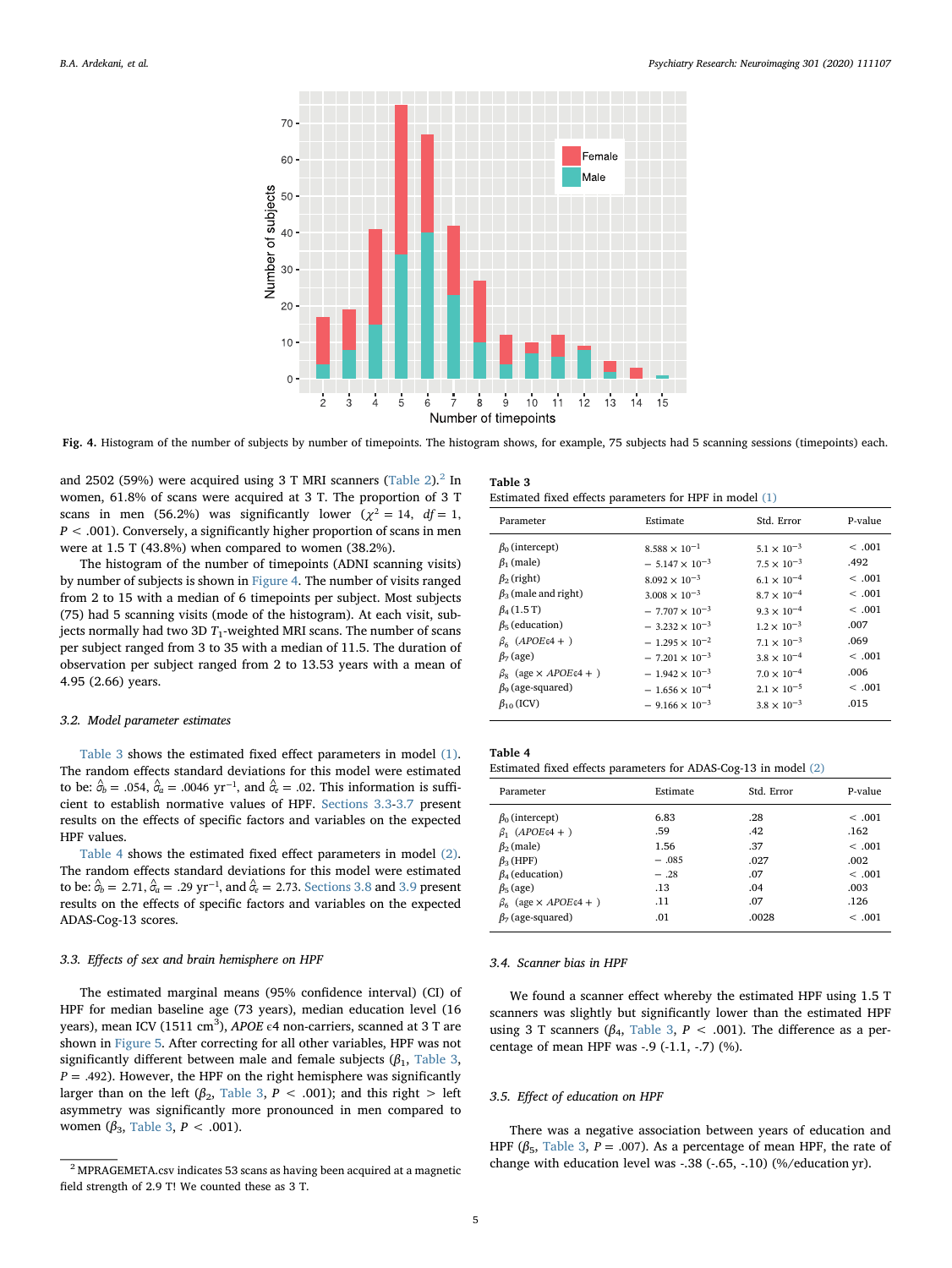<span id="page-5-3"></span>

Fig. 5. Estimated marginal means for men and women on the left and right hemispheres. The error bars represent the 95% confidence intervals.

#### 3.6. Effects of age and APOE genotype on HPF

There was a trend towards a reduction in HPF in APOE €4 carriers (i.e., subjects with 1 or 2 copies of the APOE  $\epsilon$ 4 allele) relative to noncarriers ( $\beta_6$ , [Table 3](#page-4-2), *P* = .069). APOE genotype did significantly affect the rate of decline of HPF with age. As a percentage of mean HPF (.861), HPF in  $\epsilon$ 4 non-carriers declined at a rate of -.84 (-.92, -.75) (%/yr) (β<sub>7</sub>, [Table 3](#page-4-2), P < .001). The decline rate in  $ε$ 4 carriers was significantly faster ( $\beta_8$ , [Table 3](#page-4-2), *P* = .006), amounting to -1.06 (-1.20, -.92) (%/yr).

There was also strong evidence that HPF declined quadratically with age ( $β_9$ , [Table 3,](#page-4-2)  $P < .001$ ). The acceleration of HPF decline (2 $β_9$ ) as a percentage of mean HPF was estimated to be -.04 (-.05, -.03)  $(\%/yr^2)$ .

#### <span id="page-5-0"></span>3.7. Effect of ICV on HPF

Controlling for all other variables, there was a signifincant negative association between ICV and HPF ( $\beta_{10}$ , [Table 3](#page-4-2), *P* = .015). For every one SD (154.5  $\text{cm}^3$ ) increase in ICV the HPF declined by -1.06 (-1.92, -0.21) (%/SD).

### <span id="page-5-1"></span>3.8. Effects of sex, education, APOE genotype, and age on ADAS-Cog-13

The mean ADAS-Cog-13 score was estimated to be 6.83 (6.28, 7.37) for females ( $β_0$ , [Table 4\)](#page-4-4) and 8.39 (7.80, 8.97) for males ( $β_0 + β_2$ , [Table 4\)](#page-4-4). Males performed significantly worse than females ( $P < .001$ ).

The ADAS-Cog-13 scores improved (decreased) with increasing education level at a rate of  $-.28$  ( $-.42, -.14$ ) ( $pts/vr$ ). This rate of improvement ( $\beta_4$ , [Table 4](#page-4-4)) was statistically significant ( $P < .001$ ).

The APOE  $\epsilon$ 4 carriers performed slightly worse than non-carriers  $(\beta_1,$  [Table 4](#page-4-4)) and their cognitive ability declined slightly faster than non-carriers ( $β_6$ , [Table 4](#page-4-4)); however, neither effect reached statistical significance ( $P = .162$  and  $P = .126$ , respectively).

ADAS-Cog-13 scores worsened quadratically with age as indicated by significantly positive  $β_5$  (*P* = .003) and  $β_7$  (*P* < .001) coefficients in [Table 4](#page-4-4).

# <span id="page-5-2"></span>3.9. Effect of HPF on ADAS-Cog-13

After controlling for sex, education, APOE genotype, and age, there was a significant association between HPF and ADAS-Cog-13  $(\beta_3, \beta_4)$ 

[Table 4,](#page-4-4)  $P = .002$ ). For every .01 unit increase in HPF the ADAS-Cog-13 score declined (improved) by -.085 (-.138, -.032) points.

### 4. Discussion

The hippocampal parenchymal fraction is a recently developed clinically viable neuroimaging biomarker of hippocampal degeneration ([Ardekani et al., 2017; 2016; Bruno et al., 2016; Go](#page-7-6)ff et al., 2018; [Hakimi et al., 2019; Mubeen et al., 2017\)](#page-7-6). It can be computed rapidly and robustly on raw structural MRI scans without a need for image preprocessing or operator expertise. The main objective of this paper was to establish the normative values of HPF and its rate of decline with age in cognitively normal individuals to enhance the potential of this measure both clinically, and as a research tool for developing therapeutic interventions. Our results show that factors such as age, sex, APOE genotype, ICV, and brain hemisphere significantly affect HPF values and therefore should be taken into account when evaluating HPF in individual cases. By and large, our findings are in concordance with the literature on HC volume measurements in normally aging individuals.

We found a right > left asymmetry in HPF ( $\beta_2$ , [Table 3; Figure 5](#page-4-2)). This is in concordance with several previous studies that have also found that the right HC volume was larger than the left in normal aging, MCI and AD ([Barnes et al., 2005; Maller et al., 2007; Shi et al., 2009;](#page-7-13) [Wachinger et al., 2016; Ystad et al., 2009\)](#page-7-13). In addition, we found that this asymmetry is slightly more pronounced in males  $(\beta_3, 7$ able 3; [Figure 5\)](#page-4-2) which replicates the results that we recently found in a different cohort (OASIS1) [\(Ardekani et al., 2019](#page-7-14)) as well as those reported by [Lucarelli et al. \(2013\).](#page-8-9)

The HPF declined with age quadratically. The decline rate of HPF with age was estimated to be -.84 (-.92, -.75) (%/yr) for an individual at median age, and to increase by -.04 (%/yr) per year thereafter. The normal age-related decline in HC volume is a common finding ([Armstrong et al., 2019; Cohen et al., 2001; Cover et al., 2016; Knoops](#page-7-15) [et al., 2012; Ystad et al., 2009](#page-7-15)). In addition, we found that the rate of decline in APOE  $\epsilon$ 4 carriers, -1.06 (-1.20, -.92) (%/yr), was significantly faster than non-carriers. This is also corroborated by a number of previously published works [\(Armstrong et al., 2019; Cohen et al., 2001;](#page-7-15) [Fleisher et al., 2005; Spampinato et al., 2016\)](#page-7-15).

An initially surprising finding was a negative linear association between HPF and years of education  $(\beta_5,$  [Table 3](#page-4-2)) after correcting for all other variables [\(section 3.5](#page-4-5)). On average, HPF declined by -.38 (-.65,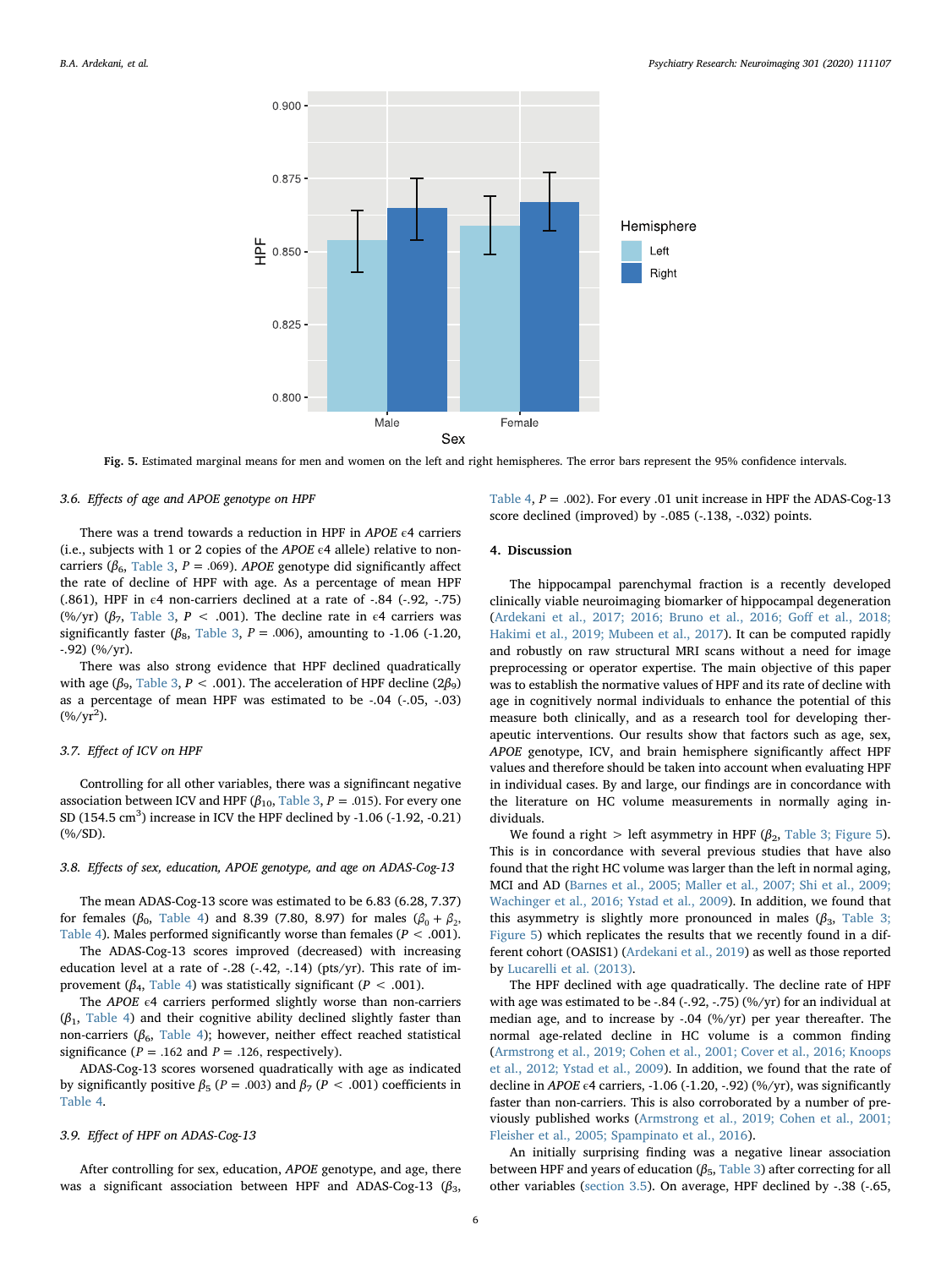-.10) %/(education yr). Since in this cohort, men were significantly more educated than women ([Table 2\)](#page-3-3), we stratified the cohort by sex and repeated the linear mixed effects model analysis for men and women separately. We still observed the negative association between education and HPF. At the same time, the ADAS-Cog-13 scores improved (decreased) significantly with an increasing education level  $(P < .001)$  [\(section 3.8\)](#page-5-1) after controlling for all other variables. The ADAS-Cog-13 scores declined (ability improved) by an average of -.28 (-.42, -.14) pts/(education yr). We hypothesize that these findings may be due to cognitive reserve ([Stern, 2012](#page-8-10)), whereby people with higher levels of education can tolerate more HC atrophy and still maintain a level of function that allows them to be classified as cognitively normal throughout the study period.

The HPF was found to decline with increasing ICV ( $\beta_{10}$ , [Table 3](#page-4-2)), reducing by -1.06% (-1.92%, -0.21%) for every SD units increase in ICV ([section 3.7](#page-5-0)). This result is in agreement with our previous finding on an independent cohort ([Ardekani et al., 2019](#page-7-14)). It should be noted that in this respect HPF is different from HC volume, since the latter has been consistently found to increase in proportion to ICV ([Bosco et al.,](#page-7-0) [2017; Fleisher et al., 2005; Ystad et al., 2009\)](#page-7-0). We attribute the negative association between HPF and ICV to the fact that HPF in some sense measures the compactness of brain tissue within the cranium. Therefore, it is conceivable that a smaller ICV would result in more compact brain tissue compartments and, therefore, higher HPF. Based on our experience with analysing MRI scans for both HPF and HC volume, we hypothesize that the latter depends more strongly on ICV than the former, since HPF is a normalized measure. This hypothesis remains to be formally tested.

The finding that ADAS-Cog-13 scores improved with education level ([section 3.8\)](#page-5-1) is also consistent with multiple previously published research articles that show a positive association between performance on neuropsychological tests and education level in normal elderly subjects ([Ganguli et al., 1991; 2010; van Hooren et al., 2007; Melikyan et al.,](#page-7-16) [2019; Snitz et al., 2009](#page-7-16)).

The female subjects performed significantly better than the male subjects on the ADAS-Cog-13 neurocognitive test battery ( $P < .001$ ) by about 1.5 points [\(section 3.8\)](#page-5-1). This is consistent with multiple previously published research papers showing that normal elderly women perform better than their male counterparts, particularly in neuropsychiatric tests involving verbal memory and recall ([Collie et al.,](#page-7-17) [1999; Gale et al., 2007; Ganguli et al., 1991; van Hooren et al., 2007;](#page-7-17) [Munro et al., 2012; Ystad et al., 2009](#page-7-17)). Interestingly, in patients with early stage dementia this trend reverses, that is, cognitive impairment in female patients appears to progress faster than in males [\(Lin et al.,](#page-8-11) [2015; Sohn et al., 2018\)](#page-8-11) and the advantage in CN females (relative to males) may disappear in MCI [\(Gale et al., 2016](#page-7-18)) and even reverse in AD. According to [Chapman et al. \(2011\)](#page-7-19): "women have farther to fall". This suggests the gap between CN and AD groups is wider in women than men in neurocognitive scores. Therefore, when these features are used for classification, machine learning algorithms perform more accurately in detecting AD in women that in men [\(Ardekani et al., 2017; Mubeen](#page-7-6) [et al., 2017](#page-7-6)).

We also found that ADAS-Cog-13 performance declined (scores increased) quadratically with age ([section 3.8\)](#page-5-1). This is in agreement with numerous other papers that have also noted a decline in cognitive ability with age ([Collie et al., 1999; Gale et al., 2007; Ganguli et al.,](#page-7-17) [1991; van Hooren et al., 2007; Ystad et al., 2009](#page-7-17)).

We did not find a statistically significant difference between ADAS-Cog-13 of  $\epsilon$ 4 carriers and non-carriers. Nor did we find a statistically significant difference between their decline rates in performance. Some recent studies have found that, in non-demented older adults, €4-carriers demonstrate a more rapid decline in executive function and memory ([Chapman et al., 2018; Reas et al., 2019](#page-7-20)). On the other hand, a meta-analysis of the effects of APOE  $\epsilon$ 4 in mid-adulthood (defined as a mean sample age between 35 and 60 years) found the average effect size of  $\epsilon$ 4 to be non-significant across cognitive domains

([Lancaster et al., 2017\)](#page-8-12). The subjects in this longitudinal study had a median of three ADAS-Cog-13 assessments each. Therefore, it is possible that the effects of aging on the ADAS-Cog-13 score are somewhat attenuated due to a practice effect.

After adjusting for sex, education, age, and APOE genotype, we found that HPF was significantly associated with ADAS-Cog-13 scores ([section 3.9](#page-5-2)). For every .01 unit increase in HPF, the ADAS-Cog-13 score declined by -.085 (-.138, -.032) points. Conversely, HC atrophy was associated with a decline in cognitive ability. This finding is clinically important because evaluation of HPF by MRI offers a neurobiological substrate for cognitive decline. Patients with SMC accompanied with quantifiably low HPF may be at a higher risk of incipient dementia. It has been shown that augmenting clinical and cognitive measures with MRI-based HC volume measurements increases the diagnostic confidence of AD pathology [\(Bosco et al., 2017](#page-7-0)).

This study has a number of limitations. In 82 images (out of 4239) or 1.9%, the KAIBA software failed to detect the MSP and/or the AC/PC automatically. For these images this information had to be supplied manually in order to measure the HPF. Future research is required to reduce this failure rate. As with any other analysis using linear mixed effects models, there is a risk that the model assumptions of homoscedasticity, normalities of random effects and residuals, and linear associations between independent and predictor variables are not satisfied. In this work, we qualitatively checked for model assumptions using Q-Q plots and by plotting residuals versus HPF fits and ensured that these assumptions are reasonably valid. In addition, the significance levels of our findings were generally quite high and it is unlikely that minor violations of the model assumptions would change our conclusions. There are likely other factors such as socioeconomic status, MRI pulse-sequences (e.g., accelerated vs fully sampled), handedness, etc. that could systematically affect HPF but were not considered in this study. Due to the large number of scans (4239), we did not include a direct comparison between HPF and automaticed HC volumetry (e.g., FreeSurfer). This remains for a future study. In this study, we investigated the relationship between HPF on ADAS-Cog-13 in CN. The ADAS-Cog-13 was developed to measure behavioral/cognitive deficit severity in symptomatic AD patients. Reviews of its use in a number of MCI and CN cohorts demonstrate ceiling effects in the majority of tasks, with most errors in word recall and word recognition ([Kueper et al.,](#page-8-13) [2018\)](#page-8-13). Separating cognitive performance by task could provide insight to some of the significant effectors on ADAS-Cog-13 scores.

#### 5. Conclusions

The HPF is a promising neuroimaging biomarker of HC atrophy. In this paper, we established normative values of HPF with respect to sex, age, APOE genotype, scanner field strength, brain hemisphere, ICV, and education level. We found that (1) HPF decreased with increasing ICV, (2) HPF was higher on the right hemisphere than left, (3) the right > left asymmetry was slightly more pronounced in men, (4) HPF decreases quadratically with age, (5) the rate of HPF decline with age was faster in  $APOE$   $\epsilon$ 4 carriers than non-carriers, and (6) after controlling for age, sex, education and  $\epsilon$ 4 status, HPF was significantly associated with cognitive ability. The results were in close agreement with previously published research based on HC volume. When evaluating HPF on single individuals, these factors need to be considered. HPF has potential as a biomarker in research studies and clinical diagnosis of AD.

Disclosure Statement: No conflicts of interest exist

#### Aknowledgements

Data collection and sharing for this project was funded by the Alzheimer's Disease Neuroimaging Initiative (ADNI) (National Institutes of Health Grant U01 AG024904) and DOD ADNI (Department of Defense award number W81XWH-12-2-0012). ADNI is funded by the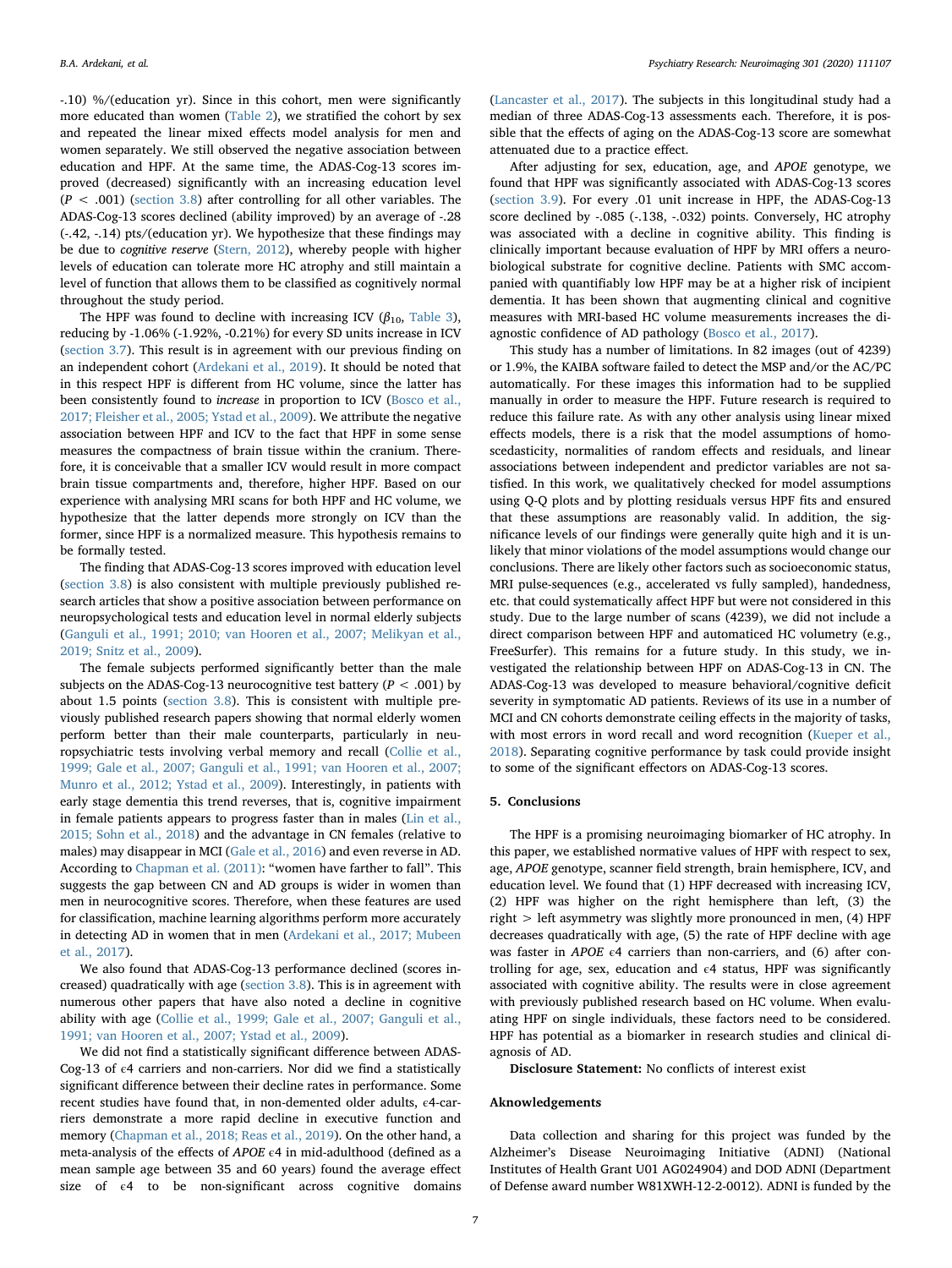National Institute on Aging, the National Institute of Biomedical Imaging and Bioengineering, and through generous contributions from the following: AbbVie, Alzheimer's Association; Alzheimer's Drug Discovery Foundation; Araclon Biotech; BioClinica, Inc.; Biogen; Bristol-Myers Squibb Company; CereSpir, Inc.; Cogstate; Eisai Inc.; Elan Pharmaceuticals, Inc.; Eli Lilly and Company; EuroImmun; F. Hoffmann-La Roche Ltd and its affiliated company Genentech, Inc.; Fujirebio; GE Healthcare; IXICO Ltd.; Janssen Alzheimer Immunotherapy Research & Development, LLC.; Johnson & Johnson Pharmaceutical Research & Development LLC.; Lumosity; Lundbeck; Merck & Co., Inc.; Meso Scale Diagnostics, LLC.; NeuroRx Research; Neurotrack Technologies; Novartis Pharmaceuticals Corporation; Pfizer Inc.; Piramal Imaging; Servier; Takeda Pharmaceutical Company; and Transition Therapeutics. The Canadian Institutes of Health Research is providing funds to support ADNI clinical sites in Canada. Private sector contributions are facilitated by the Foundation for the National Institutes of Health ([www.fnih.org\)](http://www.fnih.org). The grantee organization is the Northern California Institute for Research and Education, and the study is coordinated by the Alzheimer's Therapeutic Research Institute at the University of Southern California. ADNI data are disseminated by the Laboratory for Neuro Imaging at the University of Southern California.

#### References

- <span id="page-7-11"></span>[Ardekani, B.A., Bachman, A.H., 2009. Model-based automatic detection of the anterior](http://refhub.elsevier.com/S0925-4927(20)30079-2/sbref0001) [and posterior commissures on MRI scans. Neuroimage 46 \(3\), 677](http://refhub.elsevier.com/S0925-4927(20)30079-2/sbref0001)–682.
- <span id="page-7-6"></span>[Ardekani, B.A., Bermudez, E., Mubeen, A.M., Bachman, A.H., 2017. Prediction of](http://refhub.elsevier.com/S0925-4927(20)30079-2/sbref0002) Incipient Alzheimer'[s Disease Dementia in Patients with Mild Cognitive Impairment.](http://refhub.elsevier.com/S0925-4927(20)30079-2/sbref0002) [J. Alzheimers Dis. 55 \(1\), 269](http://refhub.elsevier.com/S0925-4927(20)30079-2/sbref0002)–281.
- <span id="page-7-5"></span>[Ardekani, B.A., Convit, A., Bachman, A.H., 2016. Analysis of the MIRIAD Data Shows Sex](http://refhub.elsevier.com/S0925-4927(20)30079-2/sbref0003) Diff[erences in Hippocampal Atrophy Progression. J. Alzheimers Dis. 50 \(3\), 847](http://refhub.elsevier.com/S0925-4927(20)30079-2/sbref0003)–857.
- <span id="page-7-14"></span>[Ardekani, B.A., Hadid, S.A., Blessing, E., Bachman, A.H., 2019. Sexual Dimorphism and](http://refhub.elsevier.com/S0925-4927(20)30079-2/sbref0004) [Hemispheric Asymmetry of Hippocampal Volumetric Integrity in Normal Aging and](http://refhub.elsevier.com/S0925-4927(20)30079-2/sbref0004)
- <span id="page-7-10"></span>[Alzheimer Disease. AJNR Am J Neuroradiol 40 \(2\), 276](http://refhub.elsevier.com/S0925-4927(20)30079-2/sbref0004)–282. [Ardekani, B.A., Kershaw, J., Braun, M., Kanno, I., 1997. Automatic detection of the mid](http://refhub.elsevier.com/S0925-4927(20)30079-2/sbref0005)[sagittal plane in 3-D brain images. IEEE Trans Med Imaging 16 \(6\), 947](http://refhub.elsevier.com/S0925-4927(20)30079-2/sbref0005)–952.
- <span id="page-7-15"></span>[Armstrong, N.M., An, Y., Beason-Held, L., Doshi, J., Erus, G., Ferrucci, L., Davatzikos, C.,](http://refhub.elsevier.com/S0925-4927(20)30079-2/sbref0006) Resnick, S.M., 2019. Sex diff[erences in brain aging and predictors of neurodegen](http://refhub.elsevier.com/S0925-4927(20)30079-2/sbref0006)[eration in cognitively healthy older adults. Neurobiol. Aging 81, 146](http://refhub.elsevier.com/S0925-4927(20)30079-2/sbref0006)–156.
- <span id="page-7-13"></span>[Barnes, J., Scahill, R.I., Schott, J.M., Frost, C., Rossor, M.N., Fox, N.C., 2005. Does](http://refhub.elsevier.com/S0925-4927(20)30079-2/sbref0007) Alzheimer's disease aff[ect hippocampal asymmetry? Evidence from a cross-sectional](http://refhub.elsevier.com/S0925-4927(20)30079-2/sbref0007) [and longitudinal volumetric MRI study. Dement Geriatr Cogn Disord 19 \(5-6\),](http://refhub.elsevier.com/S0925-4927(20)30079-2/sbref0007) 338–[344](http://refhub.elsevier.com/S0925-4927(20)30079-2/sbref0007).
- <span id="page-7-12"></span>[Bates, D., Mächler, M., Bolker, B., Walker, S., 2015. Fitting linear mixed-e](http://refhub.elsevier.com/S0925-4927(20)30079-2/sbref0008)ffects models [using lme4. J. Stat. Software 67 \(1\), 1](http://refhub.elsevier.com/S0925-4927(20)30079-2/sbref0008)–48.
- <span id="page-7-0"></span>Bosco, P., Redolfi[, A., Bocchetta, M., Ferrari, C., Mega, A., Galluzzi, S., Austin, M.,](http://refhub.elsevier.com/S0925-4927(20)30079-2/sbref0009) [Chincarini, A., Collins, D.L., Duchesne, S., Marechal, B., Roche, A., Sensi, F., Wolz, R.,](http://refhub.elsevier.com/S0925-4927(20)30079-2/sbref0009) [Alegret, M., Assal, F., Balasa, M., Bastin, C., Bougea, A., Emek-Sava?, D.D.,](http://refhub.elsevier.com/S0925-4927(20)30079-2/sbref0009) [Engelborghs, S., Grimmer, T., Grosu, G., Kramberger, M.G., Lawlor, B., Mandic](http://refhub.elsevier.com/S0925-4927(20)30079-2/sbref0009) [Stojmenovic, G., Marinescu, M., Mecocci, P., Molinuevo, J.L., Morais, R.,](http://refhub.elsevier.com/S0925-4927(20)30079-2/sbref0009) [Niemantsverdriet, E., Nobili, F., Ntovas, K., O](http://refhub.elsevier.com/S0925-4927(20)30079-2/sbref0009)'Dwyer, S., Paraskevas, G.P., Pelini, L., [Picco, A., Salmon, E., Santana, I., Sotolongo-Grau, O., Spiru, L., Stefanova, E.,](http://refhub.elsevier.com/S0925-4927(20)30079-2/sbref0009) [Popovic, K.S., Tsolaki, M., Yener, G.G., Zekry, D., Frisoni, G.B., 2017. The impact of](http://refhub.elsevier.com/S0925-4927(20)30079-2/sbref0009) [automated hippocampal volumetry on diagnostic con](http://refhub.elsevier.com/S0925-4927(20)30079-2/sbref0009)fidence in patients with suspected Alzheimer'[s disease: A European Alzheimer](http://refhub.elsevier.com/S0925-4927(20)30079-2/sbref0009)'s Disease Consortium study. [Alzheimers Dement 13 \(9\), 1013](http://refhub.elsevier.com/S0925-4927(20)30079-2/sbref0009)–1023.
- <span id="page-7-9"></span>[Bruno, D., Ciarleglio, A., Grothe, M.J., Nierenberg, J., Bachman, A.H., Teipel, S.J.,](http://refhub.elsevier.com/S0925-4927(20)30079-2/sbref0010) [Petkova, E., Ardekani, B.A., Pomara, N., 2016. Hippocampal volume and integrity as](http://refhub.elsevier.com/S0925-4927(20)30079-2/sbref0010) [predictors of cognitive decline in intact elderly. Neuroreport 27 \(11\), 869](http://refhub.elsevier.com/S0925-4927(20)30079-2/sbref0010)–873.
- <span id="page-7-2"></span>[Cardoso, M.J., Leung, K., Modat, M., Keihaninejad, S., Cash, D., Barnes, J., Fox, N.C.,](http://refhub.elsevier.com/S0925-4927(20)30079-2/sbref0011) [Ourselin, S., 2013. STEPS: Similarity and Truth Estimation for Propagated](http://refhub.elsevier.com/S0925-4927(20)30079-2/sbref0011) [Segmentations and its application to hippocampal segmentation and brain parcela](http://refhub.elsevier.com/S0925-4927(20)30079-2/sbref0011)[tion. Med Image Anal 17 \(6\), 671](http://refhub.elsevier.com/S0925-4927(20)30079-2/sbref0011)–684.
- <span id="page-7-20"></span>[Chapman, B.P., Benedict, R.H.B., Lin, F., Roy, S., Porteinsson, A., Szigeti, K., Federo](http://refhub.elsevier.com/S0925-4927(20)30079-2/sbref0012)ff, H., [Mapstone, M., 2018. Apolipoprotein E genotype impact on memory and attention in](http://refhub.elsevier.com/S0925-4927(20)30079-2/sbref0012) [older persons: the moderating role of personality phenotype. Int J Geriatr Psychiatry](http://refhub.elsevier.com/S0925-4927(20)30079-2/sbref0012) [33 \(2\), 332](http://refhub.elsevier.com/S0925-4927(20)30079-2/sbref0012)–339.
- <span id="page-7-19"></span>[Chapman, R.M., Mapstone, M., Gardner, M.N., Sandoval, T.C., McCrary, J.W., Guillily,](http://refhub.elsevier.com/S0925-4927(20)30079-2/sbref0013) M.D., [Reilly, L.A., DeGrush, E., 2011. Women have farther to fall: gender di](http://refhub.elsevier.com/S0925-4927(20)30079-2/sbref0013)fferences between normal elderly and Alzheimer'[s disease in verbal memory engender better](http://refhub.elsevier.com/S0925-4927(20)30079-2/sbref0013) detection of Alzheimer'[s disease in women. J Int Neuropsychol Soc 17 \(4\), 654](http://refhub.elsevier.com/S0925-4927(20)30079-2/sbref0013)–662.
- [Chupin, M., Hammers, A., Liu, R.S., Colliot, O., Burdett, J., Bardinet, E., Duncan, J.S.,](http://refhub.elsevier.com/S0925-4927(20)30079-2/sbref0014) [Garnero, L., Lemieux, L., 2009. Automatic segmentation of the hippocampus and the](http://refhub.elsevier.com/S0925-4927(20)30079-2/sbref0014) [amygdala driven by hybrid constraints: method and validation. Neuroimage 46 \(3\),](http://refhub.elsevier.com/S0925-4927(20)30079-2/sbref0014) 749–[761](http://refhub.elsevier.com/S0925-4927(20)30079-2/sbref0014).
- [Cohen, R.M., Small, C., Lalonde, F., Friz, J., Sunderland, T., 2001. E](http://refhub.elsevier.com/S0925-4927(20)30079-2/sbref0015)ffect of apolipoprotein [E genotype on hippocampal volume loss in aging healthy women. Neurology 57 \(12\),](http://refhub.elsevier.com/S0925-4927(20)30079-2/sbref0015) [2223](http://refhub.elsevier.com/S0925-4927(20)30079-2/sbref0015)–2228.
- <span id="page-7-17"></span>Collie, A., Shafiq-Antonacci, R., Maruff[, P., Tyler, P., Currie, J., 1999. Norms and the](http://refhub.elsevier.com/S0925-4927(20)30079-2/sbref0016) eff[ects of demographic variables on a neuropsychological battery for use in healthy](http://refhub.elsevier.com/S0925-4927(20)30079-2/sbref0016) [ageing Australian populations. Aust N Z J Psychiatry 33 \(4\), 568](http://refhub.elsevier.com/S0925-4927(20)30079-2/sbref0016)–575.
- [Collins, D.L., Pruessner, J.C., 2010. Towards accurate, automatic segmentation of the](http://refhub.elsevier.com/S0925-4927(20)30079-2/sbref0017) [hippocampus and amygdala from MRI by augmenting ANIMAL with a template li](http://refhub.elsevier.com/S0925-4927(20)30079-2/sbref0017)[brary and label fusion. Neuroimage 52 \(4\), 1355](http://refhub.elsevier.com/S0925-4927(20)30079-2/sbref0017)–1366.
- <span id="page-7-1"></span>[Convit, A., De Leon, M.J., Tarshish, C., De Santi, S., Tsui, W., Rusinek, H., George, A.,](http://refhub.elsevier.com/S0925-4927(20)30079-2/sbref0018) 1997. Specifi[c hippocampal volume reductions in individuals at risk for Alzheimer](http://refhub.elsevier.com/S0925-4927(20)30079-2/sbref0018)'s [disease. Neurobiol. Aging 18 \(2\), 131](http://refhub.elsevier.com/S0925-4927(20)30079-2/sbref0018)–138.
- [Coupe, P., Manjon, J.V., Fonov, V., Pruessner, J., Robles, M., Collins, D.L., 2010. Nonlocal](http://refhub.elsevier.com/S0925-4927(20)30079-2/sbref0019) [patch-based label fusion for hippocampus segmentation. Med Image Comput Comput](http://refhub.elsevier.com/S0925-4927(20)30079-2/sbref0019) [Assist Interv 13 \(Pt 3\), 129](http://refhub.elsevier.com/S0925-4927(20)30079-2/sbref0019)–136.
- [Coupe, P., Manjon, J.V., Fonov, V., Pruessner, J., Robles, M., Collins, D.L., 2011. Patch](http://refhub.elsevier.com/S0925-4927(20)30079-2/sbref0020)[based segmentation using expert priors: application to hippocampus and ventricle](http://refhub.elsevier.com/S0925-4927(20)30079-2/sbref0020) [segmentation. Neuroimage 54 \(2\), 940](http://refhub.elsevier.com/S0925-4927(20)30079-2/sbref0020)–954.
- [Cover, K.S., van Schijndel, R.A., Versteeg, A., Leung, K.K., Mulder, E.R., Jong, R.A.,](http://refhub.elsevier.com/S0925-4927(20)30079-2/sbref0021) Visser, P.J., Redolfi[, A., Revillard, J., Grenier, B., Manset, D., Damangir, S., Bosco, P.,](http://refhub.elsevier.com/S0925-4927(20)30079-2/sbref0021) [Vrenken, H., van Dijk, B.W., Frisoni, G.B., Barkhof, F., 2016. Reproducibility of](http://refhub.elsevier.com/S0925-4927(20)30079-2/sbref0021) [hippocampal atrophy rates measured with manual, FreeSurfer, AdaBoost, FSL/FIRST](http://refhub.elsevier.com/S0925-4927(20)30079-2/sbref0021) [and the MAPS-HBSI methods in Alzheimer](http://refhub.elsevier.com/S0925-4927(20)30079-2/sbref0021)'s disease. Psychiatry Res Neuroimaging [252, 26](http://refhub.elsevier.com/S0925-4927(20)30079-2/sbref0021)–35.
- [Dill, V., Franco, A.R., Pinho, M.S., 2015. Automated methods for hippocampus segmen](http://refhub.elsevier.com/S0925-4927(20)30079-2/sbref0022)[tation: the evolution and a review of the state of the art. Neuroinformatics 13 \(2\),](http://refhub.elsevier.com/S0925-4927(20)30079-2/sbref0022) 133–[150](http://refhub.elsevier.com/S0925-4927(20)30079-2/sbref0022).
- <span id="page-7-3"></span>[Fischl, B., Salat, D.H., Busa, E., Albert, M., Dieterich, M., Haselgrove, C., van der Kouwe,](http://refhub.elsevier.com/S0925-4927(20)30079-2/sbref0023) [A., Killiany, R., Kennedy, D., Klaveness, S., Montillo, A., Makris, N., Rosen, B., Dale,](http://refhub.elsevier.com/S0925-4927(20)30079-2/sbref0023) [A.M., 2002. Whole brain segmentation: automated labeling of neuroanatomical](http://refhub.elsevier.com/S0925-4927(20)30079-2/sbref0023) [structures in the human brain. Neuron 33 \(3\), 341](http://refhub.elsevier.com/S0925-4927(20)30079-2/sbref0023)–355.
- [Fleisher, A., Grundman, M., Jack, C.R., Petersen, R.C., Taylor, C., Kim, H.T., Schiller,](http://refhub.elsevier.com/S0925-4927(20)30079-2/sbref0024) [D.H., Bagwell, V., Sencakova, D., Weiner, M.F., DeCarli, C., DeKosky, S.T., van Dyck,](http://refhub.elsevier.com/S0925-4927(20)30079-2/sbref0024) [C.H., Thal, L.J., 2005. Sex, apolipoprotein E epsilon 4 status, and hippocampal vo](http://refhub.elsevier.com/S0925-4927(20)30079-2/sbref0024)[lume in mild cognitive impairment. Arch. Neurol. 62 \(6\), 953](http://refhub.elsevier.com/S0925-4927(20)30079-2/sbref0024)–957.
- [Gale, S.D., Baxter, L., Connor, D.J., Herring, A., Comer, J., 2007. Sex di](http://refhub.elsevier.com/S0925-4927(20)30079-2/sbref0025)fferences on the [Rey Auditory Verbal Learning Test and the Brief Visuospatial Memory Test-Revised in](http://refhub.elsevier.com/S0925-4927(20)30079-2/sbref0025) the [elderly: normative data in 172 participants. J Clin Exp Neuropsychol 29 \(5\),](http://refhub.elsevier.com/S0925-4927(20)30079-2/sbref0025) 561–[567](http://refhub.elsevier.com/S0925-4927(20)30079-2/sbref0025).
- <span id="page-7-18"></span>[Gale, S.D., Baxter, L., Thompson, J., 2016. Greater memory impairment in dementing](http://refhub.elsevier.com/S0925-4927(20)30079-2/sbref0026) [females than males relative to sex-matched healthy controls. J Clin Exp Neuropsychol](http://refhub.elsevier.com/S0925-4927(20)30079-2/sbref0026) [38 \(5\), 527](http://refhub.elsevier.com/S0925-4927(20)30079-2/sbref0026)–533.
- <span id="page-7-16"></span>Ganguli, M., Ratcliff, G., Huff[, F.J., Belle, S., Kancel, M.J., Fischer, L., Seaberg, E.C.,](http://refhub.elsevier.com/S0925-4927(20)30079-2/sbref0027) Kuller, L.H., 1991. Eff[ects of age, gender, and education on cognitive tests in a rural](http://refhub.elsevier.com/S0925-4927(20)30079-2/sbref0027) [elderly community sample: norms from the Monongahela Valley Independent Elders](http://refhub.elsevier.com/S0925-4927(20)30079-2/sbref0027) [Survey. Neuroepidemiology 10 \(1\), 42](http://refhub.elsevier.com/S0925-4927(20)30079-2/sbref0027)–52.
- [Ganguli, M., Snitz, B.E., Lee, C.W., Vanderbilt, J., Saxton, J.A., Chang, C.C., 2010. Age](http://refhub.elsevier.com/S0925-4927(20)30079-2/sbref0028) and education eff[ects and norms on a cognitive test battery from a population-based](http://refhub.elsevier.com/S0925-4927(20)30079-2/sbref0028) [cohort: the Monongahela-Youghiogheny Healthy Aging Team. Aging Ment Health 14](http://refhub.elsevier.com/S0925-4927(20)30079-2/sbref0028) [\(1\), 100](http://refhub.elsevier.com/S0925-4927(20)30079-2/sbref0028)–107.
- <span id="page-7-7"></span>Goff[, D.C., Zeng, B., Ardekani, B.A., Diminich, E.D., Tang, Y., Fan, X., Galatzer-Levy, I., Li,](http://refhub.elsevier.com/S0925-4927(20)30079-2/sbref0029) [C., Troxel, A.B., Wang, J., 2018. Association of Hippocampal Atrophy With Duration](http://refhub.elsevier.com/S0925-4927(20)30079-2/sbref0029) [of Untreated Psychosis and Molecular Biomarkers During Initial Antipsychotic](http://refhub.elsevier.com/S0925-4927(20)30079-2/sbref0029) [Treatment of First-Episode Psychosis. JAMA Psychiatry 75 \(4\), 370](http://refhub.elsevier.com/S0925-4927(20)30079-2/sbref0029)–378.
- <span id="page-7-8"></span>[Hakimi, M., Ardekani, B.A., Pressl, C., Blackmon, K., Thesen, T., Devinsky, O., Kuzniecky,](http://refhub.elsevier.com/S0925-4927(20)30079-2/sbref0030) [R.I., Pardoe, H.R., 2019. Hippocampal volumetric integrity in mesial temporal lobe](http://refhub.elsevier.com/S0925-4927(20)30079-2/sbref0030) [epilepsy: A fast novel method for analysis of structural MRI. Epilepsy Res. 154,](http://refhub.elsevier.com/S0925-4927(20)30079-2/sbref0030) 157–[162](http://refhub.elsevier.com/S0925-4927(20)30079-2/sbref0030).
- <span id="page-7-4"></span>[Heister, D., Brewer, J.B., Magda, S., Blennow, K., McEvoy, L.K., Jagust, W., Trojanowki,](http://refhub.elsevier.com/S0925-4927(20)30079-2/sbref0031) [J., Toga, A.W., Beckett, L., Green, R.C., Gamst, A., Saykin, A.J., Morris, J., Potter,](http://refhub.elsevier.com/S0925-4927(20)30079-2/sbref0031) [W.Z., Montine, T., Thomas, R.G., Donohue, M., Walter, S., Dale, A., Bernstein, M.,](http://refhub.elsevier.com/S0925-4927(20)30079-2/sbref0031) [Felmlee, J., Fox, N., Thompson, P., Alexander, G., DeCarli, C., Bandy, D., Koeppe,](http://refhub.elsevier.com/S0925-4927(20)30079-2/sbref0031) [R.A., Foster, N., Reiman, E.M., Chen, K., Mathis, C., Cairns, N.J., Taylor-Reinwald, L.,](http://refhub.elsevier.com/S0925-4927(20)30079-2/sbref0031) [Shaw, L., Lee, V.M., Korecka, M., Crawford, K., Neu, S., Harvey, D., Kornak, J.,](http://refhub.elsevier.com/S0925-4927(20)30079-2/sbref0031) [Saykin, A.J., Foroud, T.M., Potkin, S., Shen, L., Kachaturian, Z., Frank, R., Snyder,](http://refhub.elsevier.com/S0925-4927(20)30079-2/sbref0031) [P.J., Molchan, S., Kaye, J., Dolen, S., Quinn, J., Schneider, L., Pawluczyk, S., Spann,](http://refhub.elsevier.com/S0925-4927(20)30079-2/sbref0031) [B.M., Brewer, J., Vanderswag, H., Heidebrink, J.L., Lord, J.L., Johnson, K., Doody,](http://refhub.elsevier.com/S0925-4927(20)30079-2/sbref0031) [R.S., Villanueva-Meyer, J., Chowdhury, M., Stern, Y., Honig, L.S., Bell, K.L., Mintun,](http://refhub.elsevier.com/S0925-4927(20)30079-2/sbref0031) M.A., Schneider, S., Marson, D., Griffi[th, R., Clark, D., Grossman, H., Tang, C.,](http://refhub.elsevier.com/S0925-4927(20)30079-2/sbref0031) Marzloff[, G., deToledo Morrell, L., Shah, R.C., Duara, R., Varon, D., Roberts, P.,](http://refhub.elsevier.com/S0925-4927(20)30079-2/sbref0031) [Albert, M.S., Kozauer, N., Zerrate, M., Rusinek, H., de Leon, M.J., De Santi, S.M.,](http://refhub.elsevier.com/S0925-4927(20)30079-2/sbref0031) [Doraiswamy, P.M., Petrella, J.R., Aiello, M., Arnold, S., Karlawish, J.H., Wolk, D.,](http://refhub.elsevier.com/S0925-4927(20)30079-2/sbref0031) [Smith, C.D., Given, C.A., Hardy, P., Lopez, O.L., Oakley, M., Simpson, D.M., Ismail,](http://refhub.elsevier.com/S0925-4927(20)30079-2/sbref0031) [M.S., Brand, C., Richard, J., Mulnard, R.A., Thai, G., McAdams-Ortiz, C., Diaz-](http://refhub.elsevier.com/S0925-4927(20)30079-2/sbref0031)[Arrastia, R., Martin-Cook, K., DeVous, M., Levey, A.I., Lah, J.J., Cellar, J.S., Burns,](http://refhub.elsevier.com/S0925-4927(20)30079-2/sbref0031) [J.M., Anderson, H.S., Laubinger, M.M., Apostolova, L., Silverman, D.H., Lu, P.H.,](http://refhub.elsevier.com/S0925-4927(20)30079-2/sbref0031) Graff-Radford, N.R., Parfi[tt, F., Johnson, H., Farlow, M., Herring, S., Hake, A.M., van](http://refhub.elsevier.com/S0925-4927(20)30079-2/sbref0031) [Dyck, C.H., MacAvoy, M.G., Benincasa, A.L., Chertkow, H., Bergman, H., Hosein, C.,](http://refhub.elsevier.com/S0925-4927(20)30079-2/sbref0031) [Black, S., Stefanovic, B., Caldwell, C., Hsiung, G.Y., Feldman, H., Assaly, M., Kertesz,](http://refhub.elsevier.com/S0925-4927(20)30079-2/sbref0031) [A., Rogers, J., Trost, D., Bernick, C., Munic, D., Wu, C.K., Johnson, N., Mesulam, M.,](http://refhub.elsevier.com/S0925-4927(20)30079-2/sbref0031) [Sadowsky, C., Martinez, W., Villena, T., Turner, R.S., Johnson, K., Reynolds, B.,](http://refhub.elsevier.com/S0925-4927(20)30079-2/sbref0031) [Sperling, R.A., Rentz, D.M., Johnson, K.A., Rosen, A., Tinklenberg, J., Ashford, W.,](http://refhub.elsevier.com/S0925-4927(20)30079-2/sbref0031) [Sabbagh, M., Connor, D., Jacobson, S., Killiany, R., Norbash, A., Nair, A., Obisesan,](http://refhub.elsevier.com/S0925-4927(20)30079-2/sbref0031) [T.O., Jayam-Trouth, A., Wang, P., Lerner, A., Hudson, L., Ogrocki, P., DeCarli, C.,](http://refhub.elsevier.com/S0925-4927(20)30079-2/sbref0031) [Fletcher, E., Carmichael, O., Kittur, S., Borrie, M., Lee, T.Y., Bartha, R., Johnson, S.,](http://refhub.elsevier.com/S0925-4927(20)30079-2/sbref0031) [Asthana, S., Carlsson, C.M., Potkin, S.G., Preda, A., Nguyen, D., Tariot, P., Fleisher,](http://refhub.elsevier.com/S0925-4927(20)30079-2/sbref0031) [A., Reeder, S., Bates, V., Capote, H., Rainka, M., Hendin, B.A., Scharre, D.W., Kataki,](http://refhub.elsevier.com/S0925-4927(20)30079-2/sbref0031) [M., Zimmerman, E.A., Celmins, D., Brown, A.D., Pearlson, G., Blank, K., Anderson, K.,](http://refhub.elsevier.com/S0925-4927(20)30079-2/sbref0031) [Saykin, A.J., Santulli, R.B., Englert, J., Williamson, J.D., Sink, K.M., Watkins, F., Ott,](http://refhub.elsevier.com/S0925-4927(20)30079-2/sbref0031)